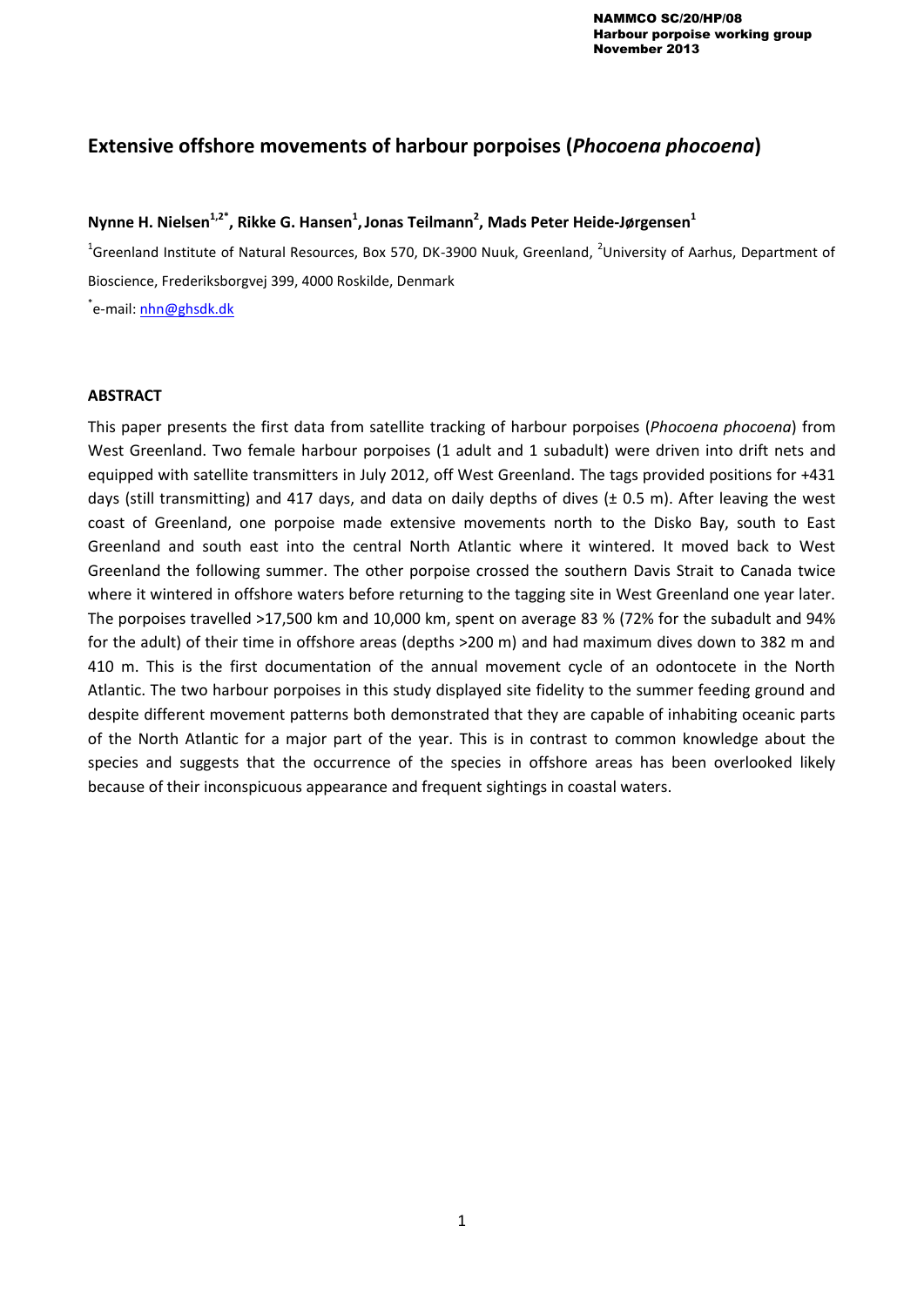#### **Introduction**

Studies of the dispersal and migrations of marine top predators is critical for addressing pertinent questions about stock delineations, abundance of stocks, individual response to climate change and ultimately to inform management decisions (*e.g.* Grémillet and Boulinier 2009, Newson *et al.* 2009, Ponchon *et al.* 2012, Heide-Jørgensen *et al.* 2013). Satellite-linked radio transmitters are essential for obtaining information on movement and behaviour on an individual level and have been applied to several species of cetaceans over the past 40 years (*e.g.* Mate *et al.* 2007; Heide-Jørgensen *et al.* 2002; Heide-Jørgensen *et al.* 1995; Mate 1989; Watkins *et al.* 1984; Evans *et al.* 1971, Sveegaard *et al.* 2011).

Harbour porpoises (*Phocoena phocoena*) are among the smallest odontocetes and are believed mainly to be distributed in coastal areas on the continental shelf (Read 1999). For this reason most surveys of abundance have been focused on coastal areas (*e.g.*; Pike *et al.* 2008, Hammond *et al.* 2002, 2013) and there is no data published on their distribution in the deeper offshore waters. Tagging of harbour porpoises have only been done in a few locations worldwide and active capturing in nets has not yet been used for tagging porpoises (Teilmann *et al.* 2012; Johnston *et al.* 2005; Otani *et al.* 1998; Westgate and Read 1997). In this study, two female harbour porpoises were actively captured in surface drift nets off Maniitsoq in West Greenland and instrumented with satellite-linked-dive-recorders (SPLASH, Wildlife Computers) which provided information on movement and diving behaviour (Table 1).

#### **Results and discussion**

Two harbour porpoises were tracked for 431 and 417 days, respectively, and provided a total of 2784 and 3012 positions (Table 1). The two porpoises travelled over an extensive area, however, porpoise 7618 performed by far the most extensive movements of 17,558 km and went as far as 54°07'N and 22°32'W while 7617 travelled 10,035 km and spend the majority of its time in the southern part of Davis Strait (Fig. 1). Both porpoises spend only 28 % and 6 % of the 14 months they were tracked on the continental shelf of West Greenland (at depths < 200 m); the rest of the period was spent in offshore areas (> 200 m). Although Westgate *et al.* (1997) and Read *et al.* (1996) suggest winter movement into deeper waters in the Bay of Fundy, Canada, however, this has never been documented.

The average daily travel rates for the two harbour porpoises were 24 km (range 0.6 – 103 km, SD=21.9) and 42 km (range 1.9 – 118.7 km, SD=25.2), respectively, which are in the same range of harbour porpoises from Bay of Fundy (range 13.9 – 58.5 km, SD=13.9), Canada (Read & Westgate 1997) but slightly higher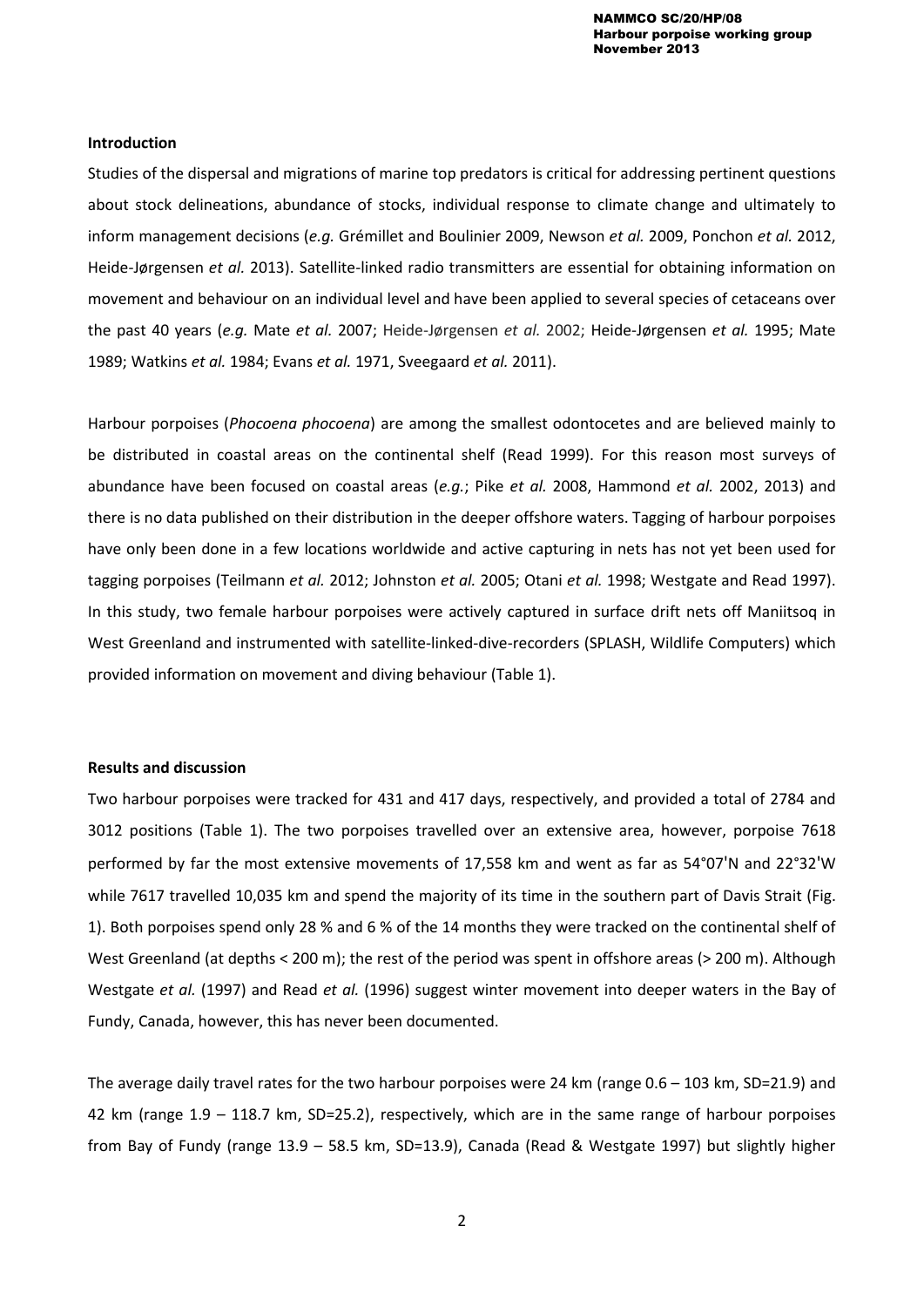than found for the North Sea (20.4 kmd<sup>-1</sup>) and the Baltic Sea (15.4 km d<sup>-1</sup>) (Sveegaard et al. 2011). A highly significantly seasonal variation in the daily movement was seen in porpoise 7618 (, P<0.001) which moved a shorter average distance of 32.0 km d<sup>-1</sup> per day in the winter months (December – June) than in the remaining months (47.5 km d<sup>-1</sup>, July – November) (Fig. 2). There was no seasonal variation in porpoise 7617 (*t-test*, P=0.73) which is probably linked to its much smaller home range.

The two harbour porpoises both returned to the tagging site the following summer indicating site fidelity to the tagging area as also suggested by Wang *et al.* (1996). The return, not just to West Greenland but to the very same place where they were tagged the previous year, also suggest that this area is an important feeding and possibly breeding ground during the summer months as they are known to feed intensively in this area (Heide-Jørgensen *et al.* 2011).

Both porpoises made record deep dives to a maximum of 382 m and 410 m which is almost twice the depth previously reported (Westgate *et al.* 1995 (max=226 m), Teilmann *et al.* 2007, (max=132 m)) and therefore by far the deepest dives ever recorded for harbour porpoises. This significant increase in max dive depth may be due to previous studies being conducted in shallower areas or that the harbour porpoises from Greenland explore other pelagic food resources when not being able to reach the bottom of the seafloor in most of their range. The daily maximum dive depths of the two porpoises were available for 94 and 80 days, with an average of 236 m and 264 m, respectively (Fig. 3).

The average number of dives  $h^{-1}$  deeper than 4 m was 7.5 and 6.6 which is somewhat lower than found in other harbour porpoise studies (Linnenschmidt *et al.* 2013; Teilmann 2007; Otani *et al.* 1998). The low number of dives  $h^{-1}$  for harbour porpoises in West Greenland reflects that they spend the majority of their time in offshore areas (> 200 m) where they make few but deep dives (Table 2).

This study demonstrates that harbour porpoises area capable of inhabiting oceanic parts of the North Atlantic and that their coastal appearance only represent short periods of their annual cycle. Perhaps it is due time that harbour change the vernacular name to 'oceanic porpoise'. The tracking also demonstrated that despite wide ranging dispersal capability harbour porpoises also show strong site fidelity to specific summer feeding grounds.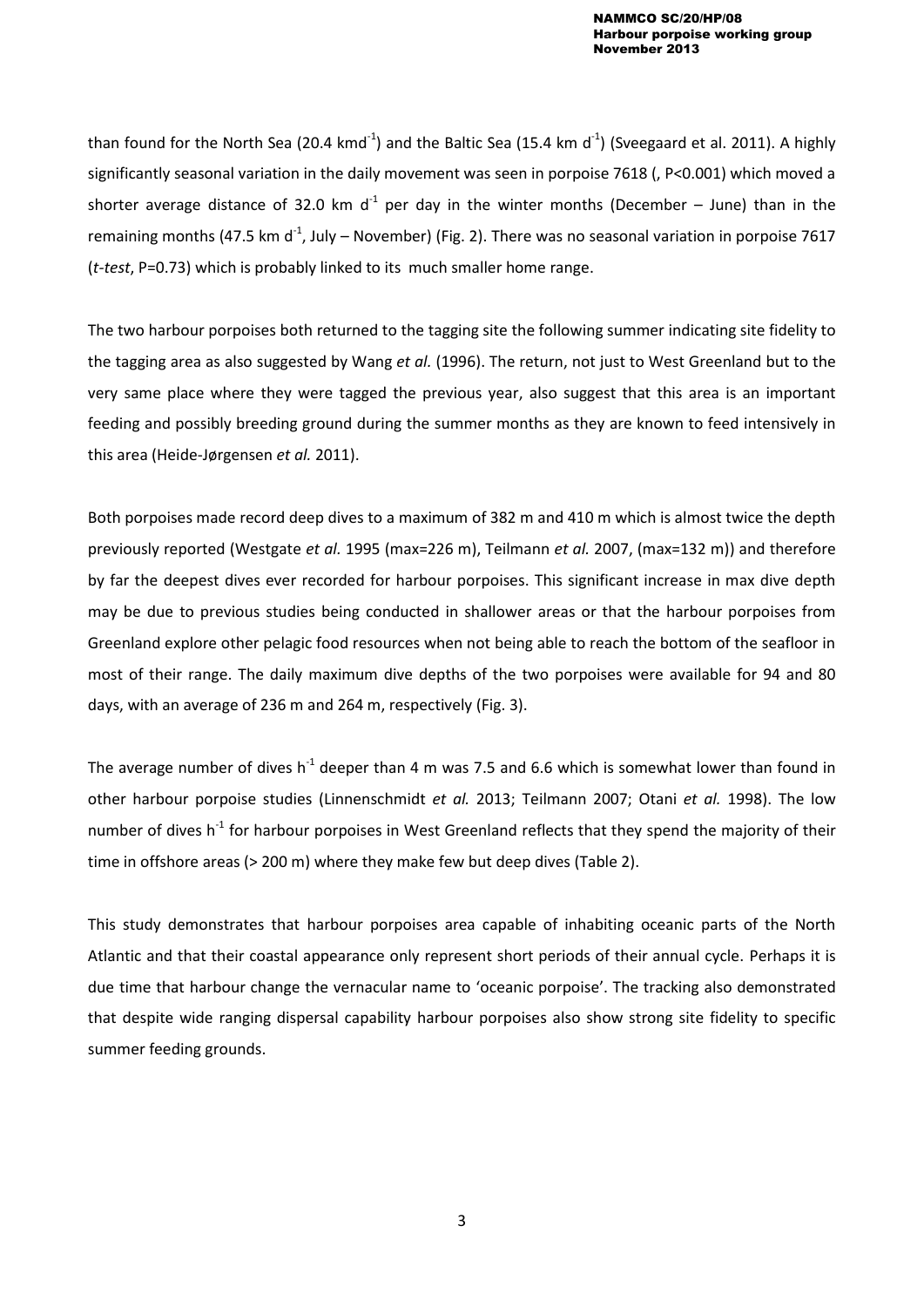### **Acknowledgments**

We thank the hunters Svend and Knud Heilmann for helping with the tagging of the porpoises. The project was supported by the Greenland Research Council and the Greenland Institute of Natural Resources. The harbour porpoises were caught and tagged with permission from the Government of Greenland.

#### **Reference**

- Evans, W.E., J.D. Hall, A.B. Irvine, J.S. Leatherwood. 1972. Methods for tagging small cetaceans. *Fish. Bulletin* 70: 61 – 65.
- Grémillet, D., T. Boulinier. 2009. Spatial ecology and conservation of seabirds facing global climate change: a review. *Mar. Ecol. Prog. Ser.* 391: 121-137.
- Hammond P.S., P. Berggren, H. Benke, D.L. Borchers, A. Collet, M.P. Heide-Jørgensen, S. Heimlich, A.R. Hiby, M.F. Leopold, N. Øien. 2002. Abundance of harbour porpoise and other cetaceans in the North Sea and adjacent waters. *Jour. of Applied Ecol.* 39:361-376.
- Hammond, P.S., K. Macleod, P. Berggren, D.L. Borchers, L. Burt , A. Cañadas, G. Desportes, G.P. Donovan, A. Gilles, D. Gillespie, J. Gordon *at al.* 2013. Cetacean abundance and distribution in European Atlantic shelf waters to inform conservation and management. *Biol. Cons.* 164: 107-122.
- Hansen, R.G. and M.P. Heide-Jørgensen. 2013. Spatial trends in abundance of long-finned pilot whales, white-beaked dolphins and harbour porpoises in West Greenland. *Mar. Ecol.* DOI 10.1007/s00227-013- 2283-8.
- Heide-Jørgensen, M.P., L.M. Burt, R. Guldborg-Hansen, N.H. Nielsen, M. Rasmussen, S. Fossette and H. Stern. 2013. The Significance of the North Water Polynya to Arctic Top Predators. *AMBIO* 42:596-610
- Heide-Jørgensen M.P. and R. Dietz. 1995. Some characteristics of narwhal, *Monodon monoceros*, diving behaviour in Baffin Bay. *Can. Jour. of Zool.* 73: 2120-2132.
- Heide-Jørgensen, M.P., P. Richard, R. Dietz, K. Laidre. 2012. A metapopulation model for Canadian and West Greenland narwhals. *Animal Cons.* doi:10.1111/acv.
- Heide-Jørgensen M.P., K.L. Laidre, Ø. Wiig, M.V. Jensen, L. Dueck, L.D. Maiers, H.C. Schmidt, R.C. Hobbs 2002. From Greenland to Canada in ten days: tracks of bowhead whales, *Balaena mysticetus*, across Baffin Bay. *Arctic* 56: 21-31.
- Heide-Jørgensen M.P., M. Iversen, N.H. Nielsen, C. Lockyer, H. Stern and M.H. Ribergaard. 2011. Harbour porpoise respond to climate change. *Ecol. and Evol.* 1: 579-585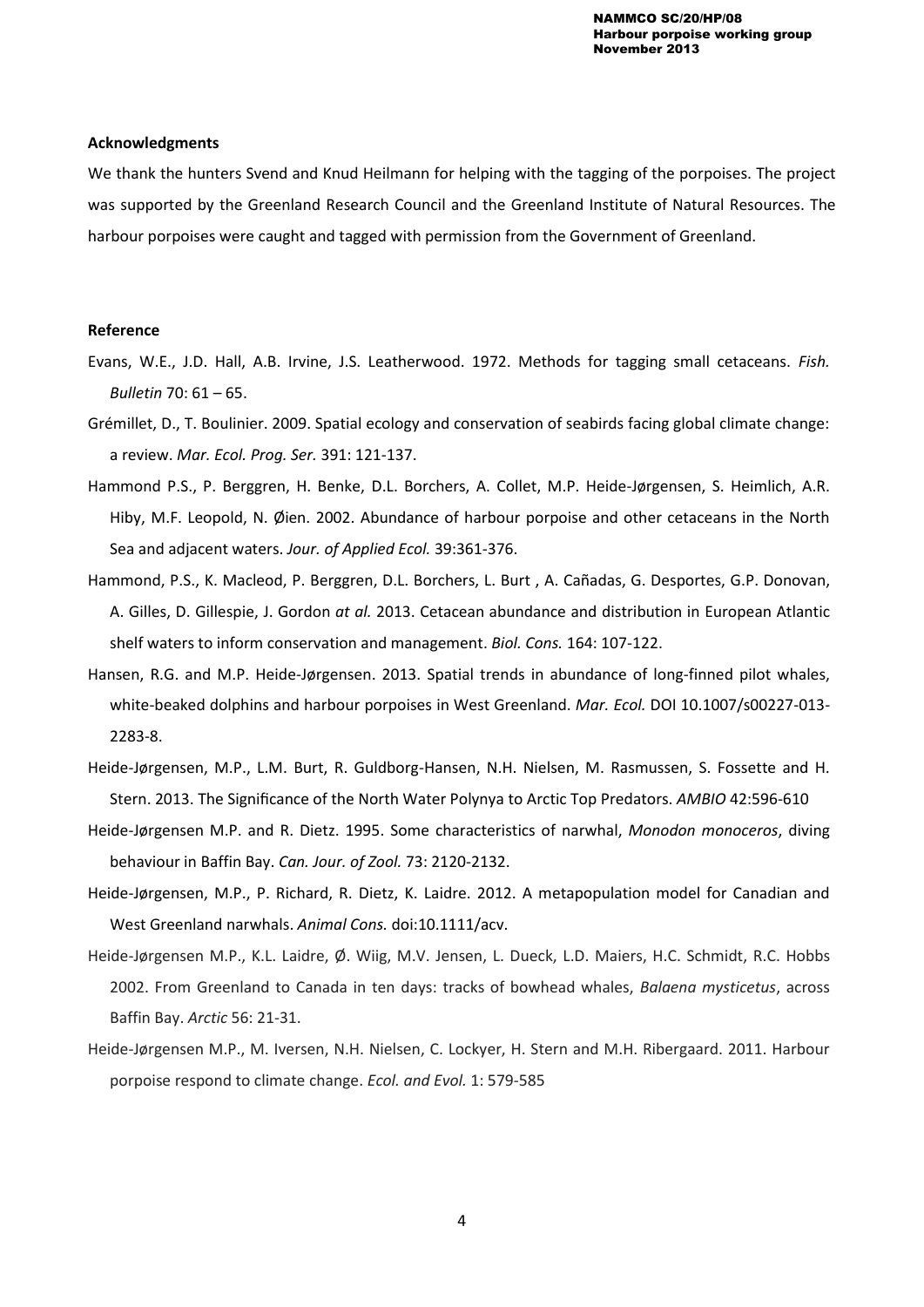- Johnston, D.W., Westgate, A.J, Read, A.J. 2005. Effects of fine-scale oceanographic features on the distribution and movements of harbour porpoises *Phocoena phocoena* in the Bay of Fundy. *Mar. Ecol. Progr. Ser.* 295:279-293
- Linnenschmidt, M., J. Teilmann, T. Akamatsu, R. Dietz and L.A. Miller. 2013. Biosonar, dive, and foraging activity of satellite tracked harbour porpoises (*Phocoena phocoena*). *Mar. Mam. Scien.* 29: 77-97.
- Mate, B. 1989. Satellite-monitored radio tracking as a method for studying cetacean movements and behaviour. *Rep. Int. Whal. Comm.* 39. SC/40/O 42.
- Mate, B., M. Roderick , B. Lagerquist. 2007. The evolution of satellite-monitored radio tags for large whales: One laboratory's experience. *Deep-Sea Research II* 54: 224–247
- Newson, S., Mendes, S., Crick, H., Dulvy, N., others. 2009. Indicators of the impact of climate change on migratory species. *Endang. Species Res.* 7: 101-113.
- Pike, D.G., T. Gunnlaugsson and G. Víkingsson. 2008. T-NASS Icelandic aerial survey: Survey report and a preliminary abundance estimate for minke whales. *Rep. Int. Whal. Comm SC/60/PFI12*, 29pp.
- Ponchon, A., Grémillet, D., Doligez, B., Chambert, T., Tveraa, T., González-Solís, J., Boulinier, T., 2012. Tracking prospecting movements involved in breeding habitat selection: insights, pitfalls and perspectives. *Methods in Ecol. and Evol.*. Doi : 10.1111/j.2041-210x.2012.00259.x
- Read, A.J. 1999. Harbour porpoises (*Phocoena phocoena*) in: Ridgeway S.H., R. Harrison (eds). Handbook of marine mammals. The second book of dolphins and porpoises, vol. 6. Academic Press, San Diego, CA. USA
- Read, A.J., J.R. Nicolas and J.E. Craddock. 1996. Winter capture of a harbor porpoise in a pelagic drift net of North Carolina. *FishBull US* 94: 381-383.
- Read, A.J. & A.J. Westgate. 1997. Monitoring the movements of harbour porpoises (*Phocoena phocoena*) with satellite telemetry. *Marine Biology* 130: 315-322.
- Sveegard, S., J. Teilmann, J. Tougaard and R. Dietz. 2011. High-density areas for harbour porpoises (*Phocoena phocoena*) identified by satellite tracking. *Mar. Mam. Scien.* 27: 230-246.
- Teilmann, J., F. Larsen and G. Desportes. 2007. Time allocation and diving behaviour of harbour porpoises (*Phocoena phocoena*) in Dansih and adjacent waters. *Journal of Cetaceans Research Management* 9: 2001-210.
- Teilmann, J., C.T. Christiansen, S. Kjellerup, R. Dietz and G. Nachman. 2013. Geographic, seasonal, and diurnal surface behaviour of harbour porpoises. *Mar. Mam. Scien.* 29: 60-76.
- Wang, J.Y., Gaskin D.E., White B.N. 1996. Mitochondrial DNA analysis of harbour porpoise, *Phocoena phocoena*, subpopulations in North American waters. *Can. Jour. of Fish Aqu. Scienc.* 53: 1632-1645.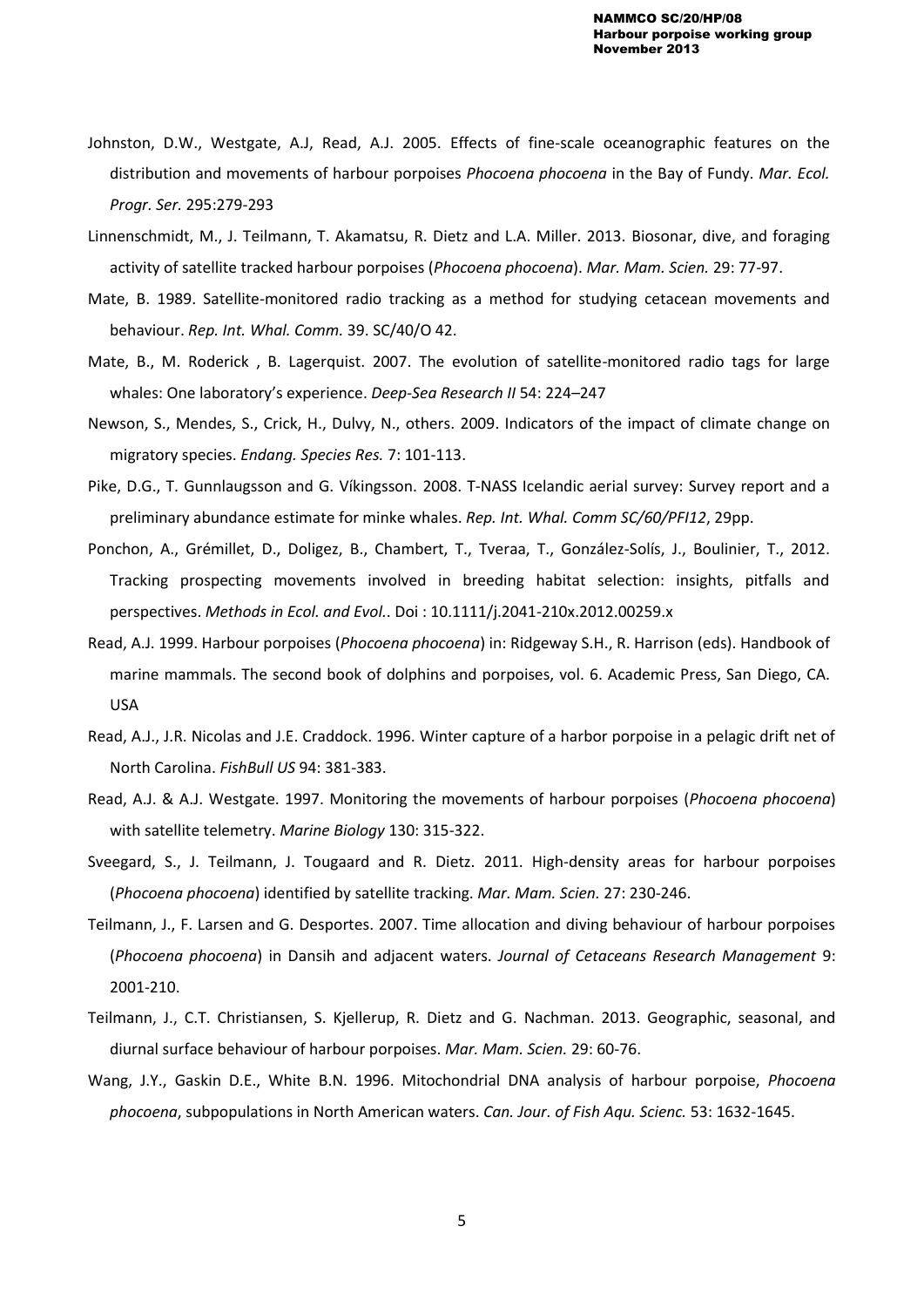- Watkins, W.A., K.E. Moore, J. Sigurjónsson, D. Wartzok and G.N. di Sciara. 1984. Fin whale (*Balaenoptera physalus*) tracked by radio in the Irminger Sea. *Hafrannsoknastofnunin.*
- Westgate, A.J., A.J. Read, P. Berggren, H.N. Koopman, D.E. Gaskin. 1995. Diving behaviour of harbour porpoises, *Phocoena phocoena*. *Can. Jour. of Fish Aqu. Scien.* 52: 1064-1073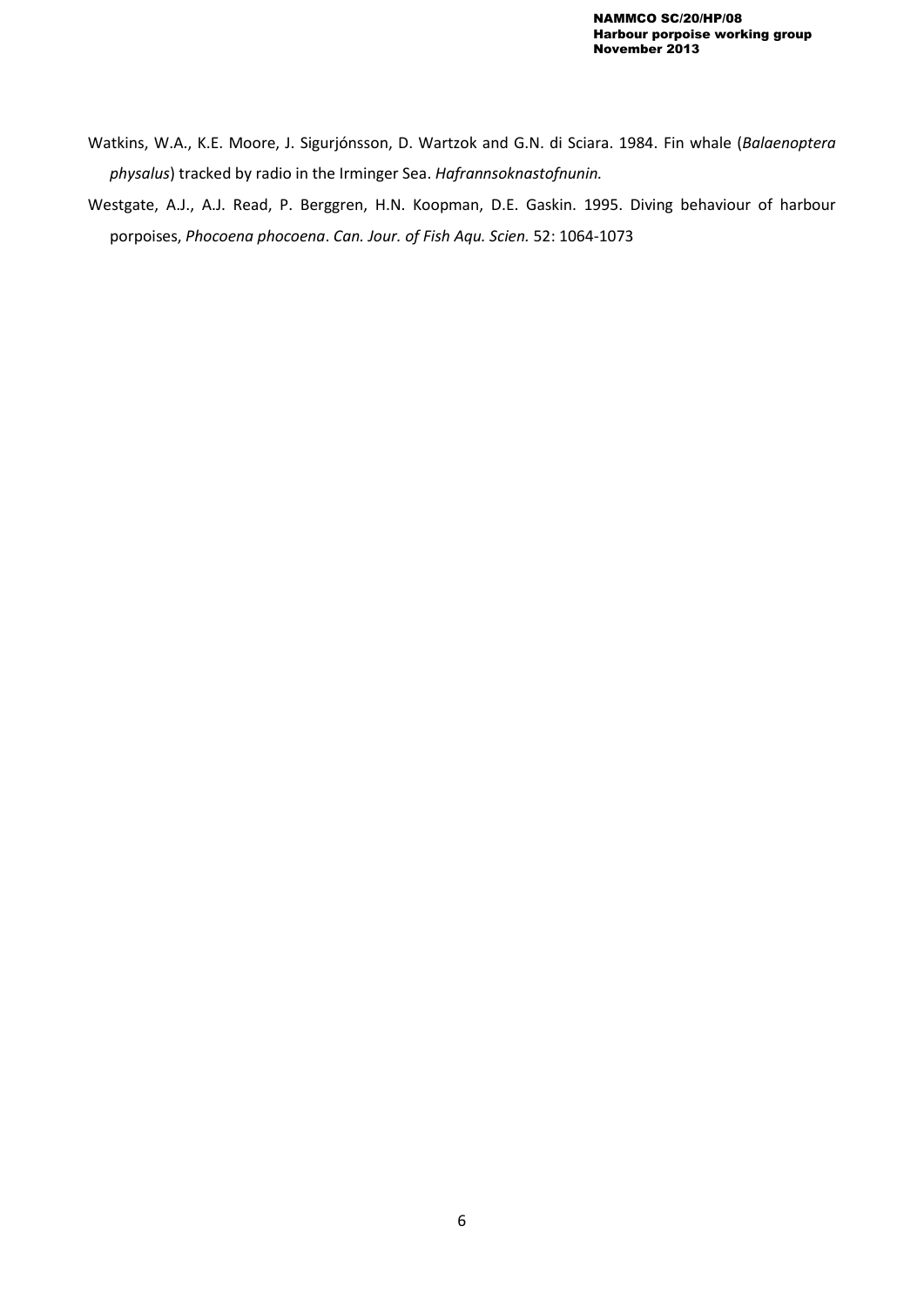

Figure 1. Movements of two harbour porpoises tracked by satellite. The star indicates where the porpoises were tagged on 25 July 2012 and the X's show the end of the track on 30 September 2013 after 431 and 417 days with positions.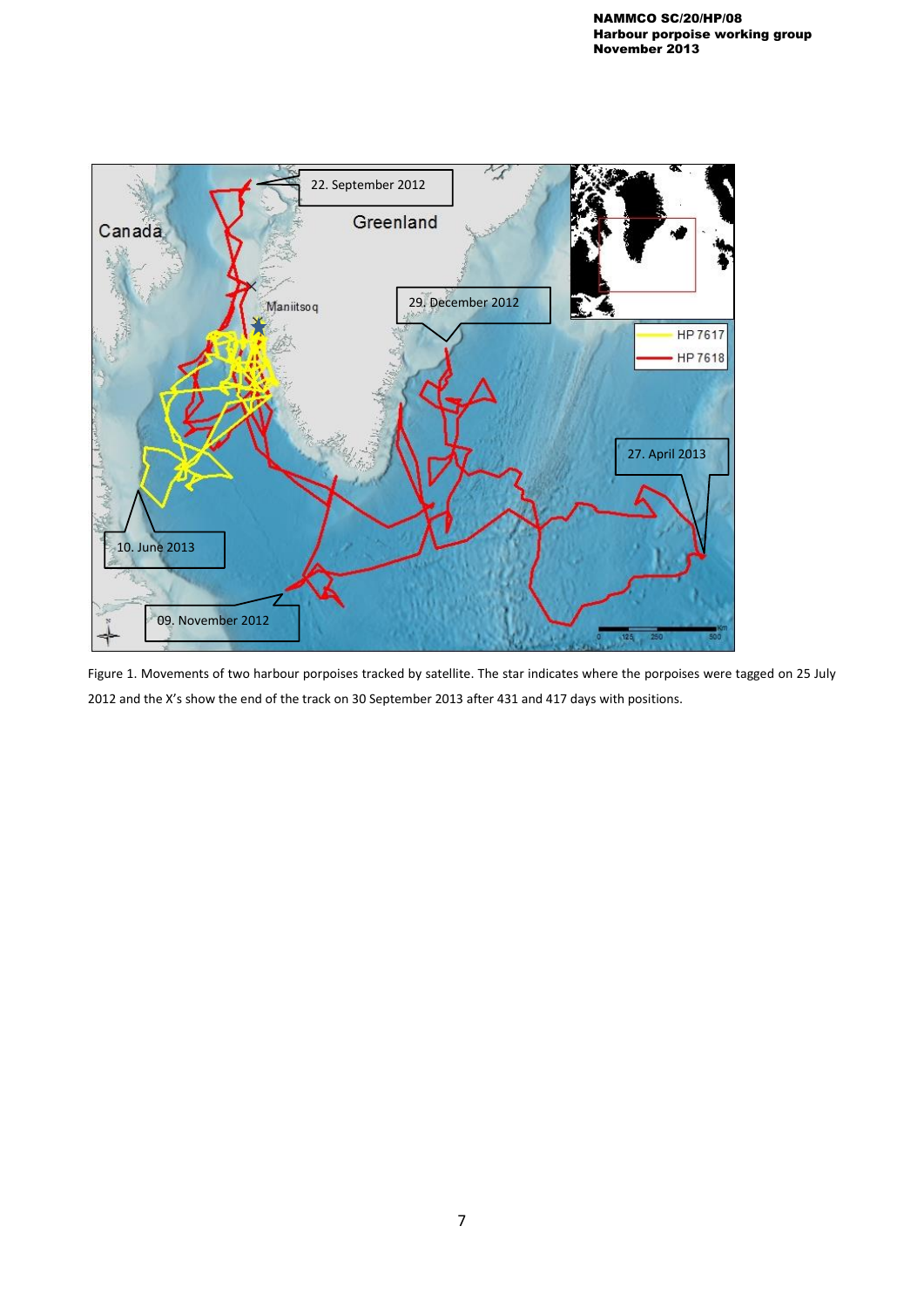

Month

Figure 2. Daily movements (km) of the two harbour porpoises from West Greenland during 14 months. A highly significantly seasonal variation in the daily movement was seen in porpoise 7618 (*t-test*, P<0.001) that moved a shorter distance per day during winter (December through May) than in the remaining months (June through November, total travel distance 17,500 km). There was no significant seasonal variation in porpoise 7617 (*t-test*, P=0.73) that also travelled the shortest distance (10,000 km).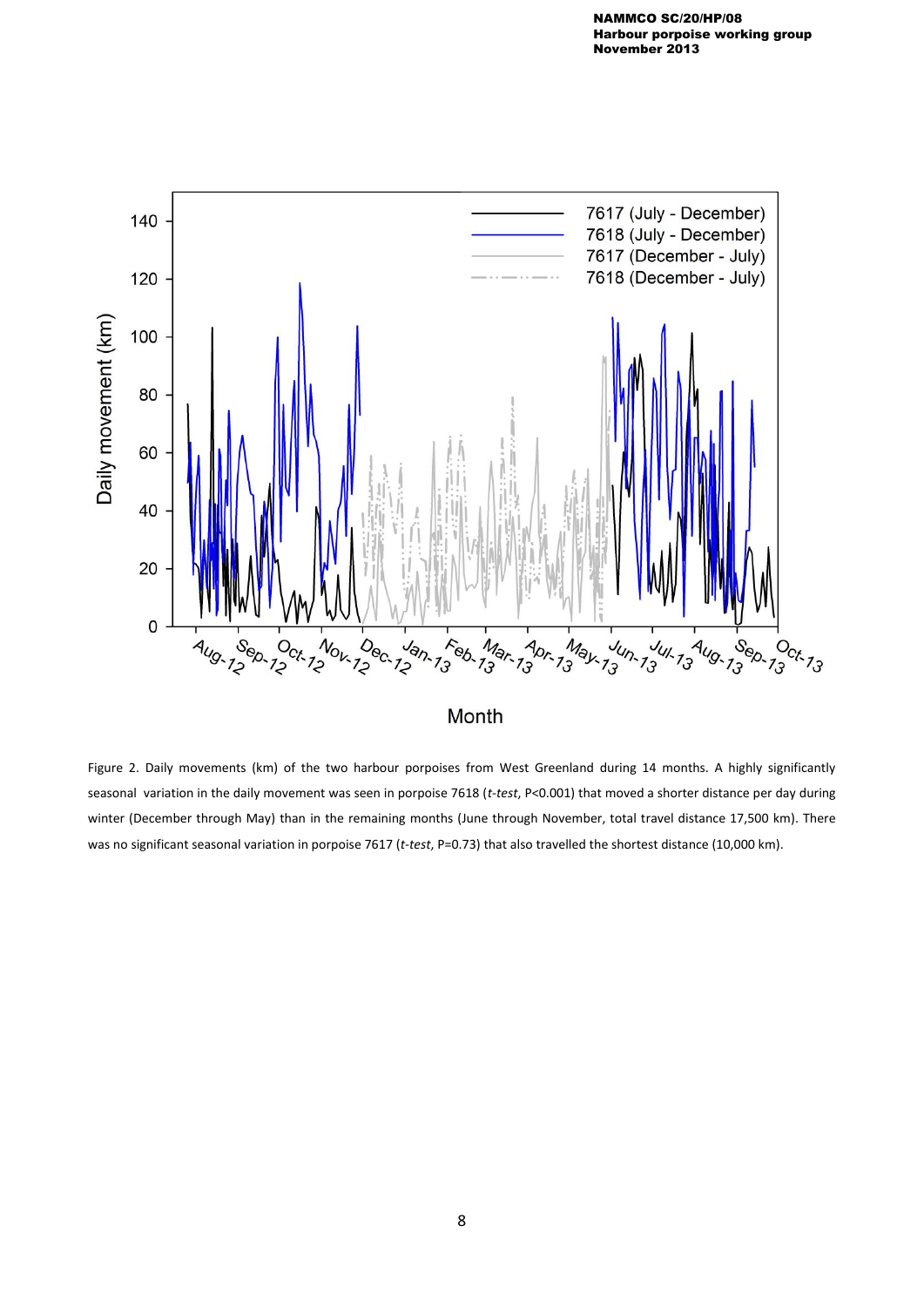

Figure 3. The average daily maximum dive depths (m) of two harbour porpoises from West Greenland. The maximum dive depth was not included in all transmissions, thus not every day is represented.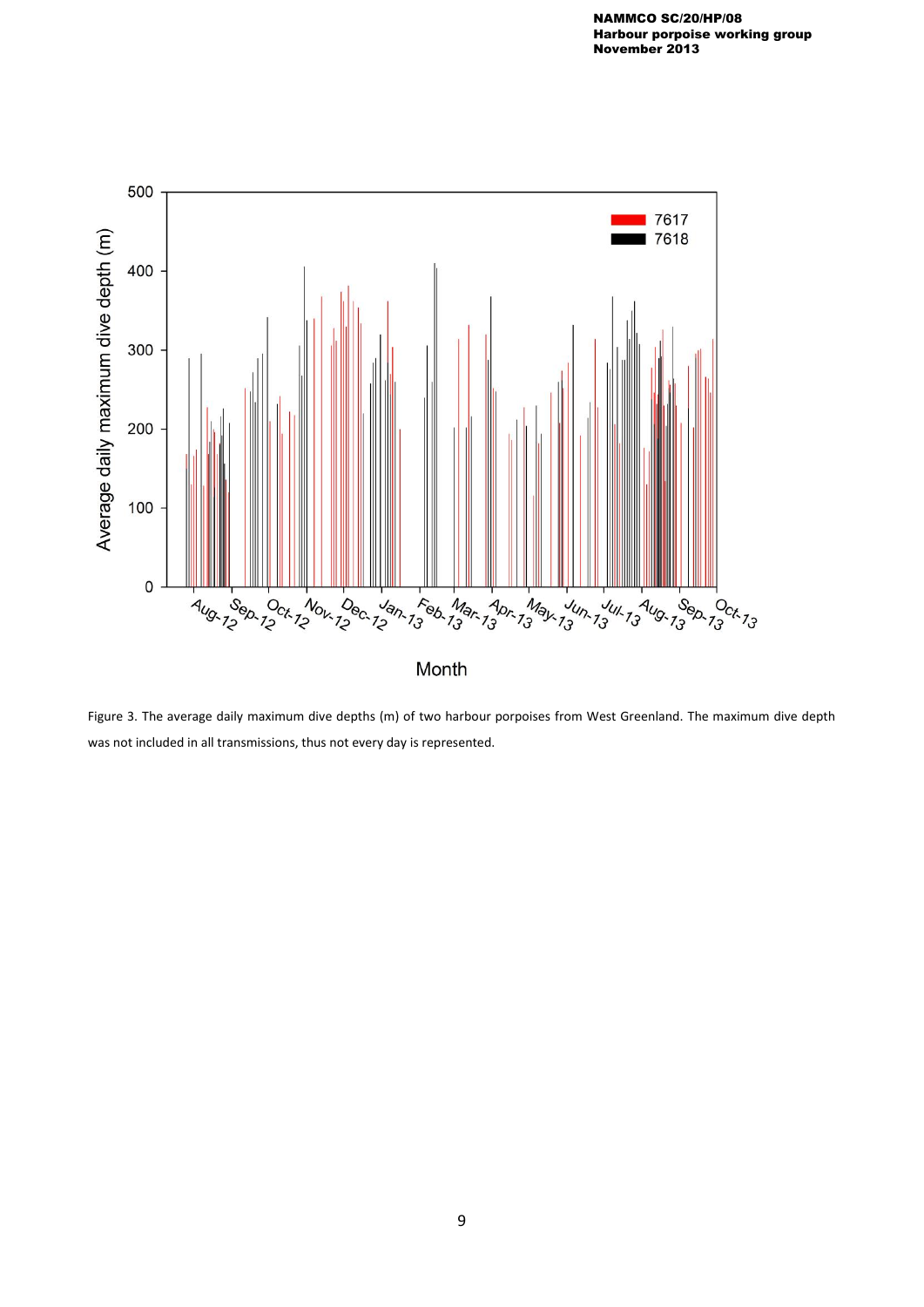| ID   | <b>Standard</b><br>length<br>(cm) | Transmission<br>days | No. of<br>positions | <b>Total</b><br>distance<br>travelled<br>(km) | <b>Average daily travel</b><br>rate (km) |                | Average<br>maximum<br>dive depth<br>(m) | <b>Maximum</b><br>dive depth<br>(m) | Average<br>number of<br>dives $(d^{-1})$ |
|------|-----------------------------------|----------------------|---------------------|-----------------------------------------------|------------------------------------------|----------------|-----------------------------------------|-------------------------------------|------------------------------------------|
|      |                                   |                      |                     |                                               | <b>Offshore</b>                          | <b>Inshore</b> |                                         |                                     |                                          |
|      |                                   |                      |                     |                                               | (> 200 m)                                | (< 200 m)      |                                         |                                     |                                          |
| 7617 | 128                               | $+431*$              | 2784                | 10,035                                        | 19.8                                     | 24             | 236.3                                   | 382                                 | 7.4                                      |
|      |                                   |                      |                     |                                               | $(\pm 17.7)$                             | $(\pm 27.3)$   | $(\pm 67.3)$                            |                                     | $(\pm 4.1)$                              |
| 7618 | 159                               | 417                  | 3012                | 17,558                                        | 40.6                                     | 48.7           | 263.7                                   | 410                                 | 6.8                                      |
|      |                                   |                      |                     |                                               | $(\pm 25.0)$                             | $(\pm 26.7)$   | $(\pm 61.3)$                            |                                     | $(\pm 8.3)$                              |

Table 1. Data on two female harbour porpoises instrumented with satellite-linked radio transmitters in West Greenland on 25. July 2012. SD provided in parenthesis.

\* Harbour porpoise 7617 is still transmitting 1. November 2013.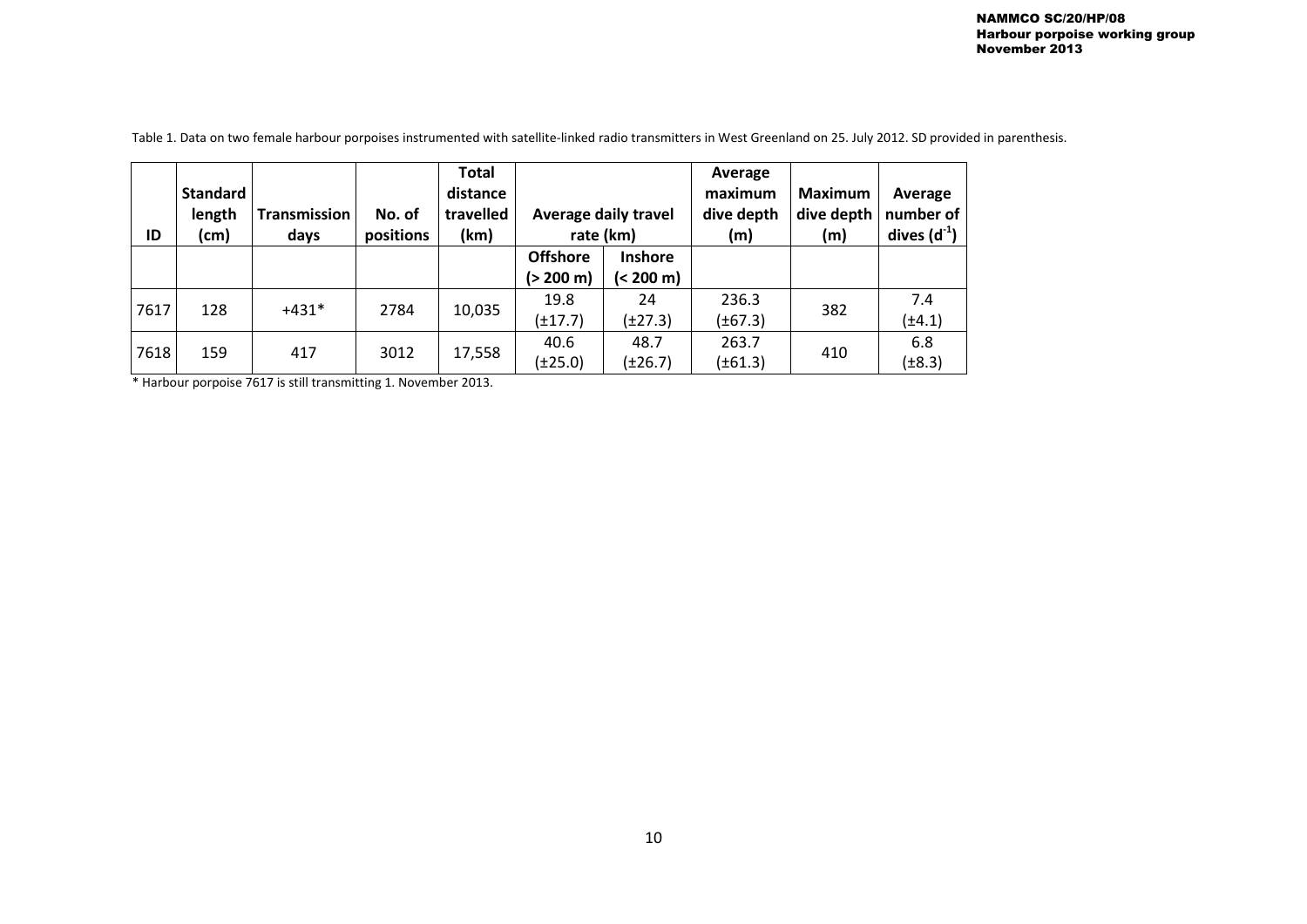# Supplementary materials

## **Materials and Methods**

Live captures of harbour porpoises were conducted off the coast of Maniitsoq in July 2012. During a two week period daily searches for harbour porpoises were conducted from the town of Maniitsoq. Two 19-feet dinghies with 150 hp engines and four persons participated in the field operations. One boat had the capturing nets (the net-boat) while the other was used for chasing the porpoises (the chasing-boat). Searches for harbour porpoises were conducted from both boats and only in sea state 0 and preferably with overcast conditions that kept a grey appearance of the sea surface.

When a porpoise or a group of porpoises were located one or more surface salmon gill nets (monofilament with approximate dimension of 5 m deep and 50 m long with stretched mesh size of 20 cm) was quickly launched from the net-boat. The net was deployed with a flag buoy at one end and was pulled out from the net-boat while it was drifting away from the flag buoy. The current was used to stretch out the net and the engine in the net-boat was not started until the net was completely deployed, where after the net-boat assisted the chasing-boat with pushing the porpoise towards the net.

While the net was launched the chasing-boat tried to follow the porpoise(s). The boat driver and one observer kept a vigilant lookout for the porpoise(s) as it was critical not to miss a surfacing event. When a porpoise surfaced the chasing-boat went toward the animal but kept it on the starboard side and thereby pushing it to the right. If a surfacing was missed (*i.e.* the duration since last surfacing exceeded 10 min) the chasing boat started to do a large circle about 1 nmi from the last detected surfacing. This ensured that the porpoise had not left the area inside the circle and it made it possible to relocate the animal and continue the chase. While chasing the porpoise towards the net it was important not to push it too much, *i.e.* passing in front of it or getting too close to the animal. Eventually the porpoise would be in front of the net and if close enough it would get entangled but it could also dive below where after the chase was re-initialized on the other side of the net.

Entanglement of the porpoise was easily observed when the float line of the net was pulled down. As soon as the porpoise was entangled the boats went to the net and a boat hook was used to close the bottom of the net before the porpoise was grabbed by the tail and hauled on board the boat for tagging. It took less than 2 min from the porpoise was entangled until it was on board the boat and both engines was stoped to prevent further stress of the animals.

Two female harbour porpoises (body length: 129 and 160 cm, respectively) were captured on 25. July 2013. Both porpoises swam in the net with head first and thus got minimum entangled and could simply be

11